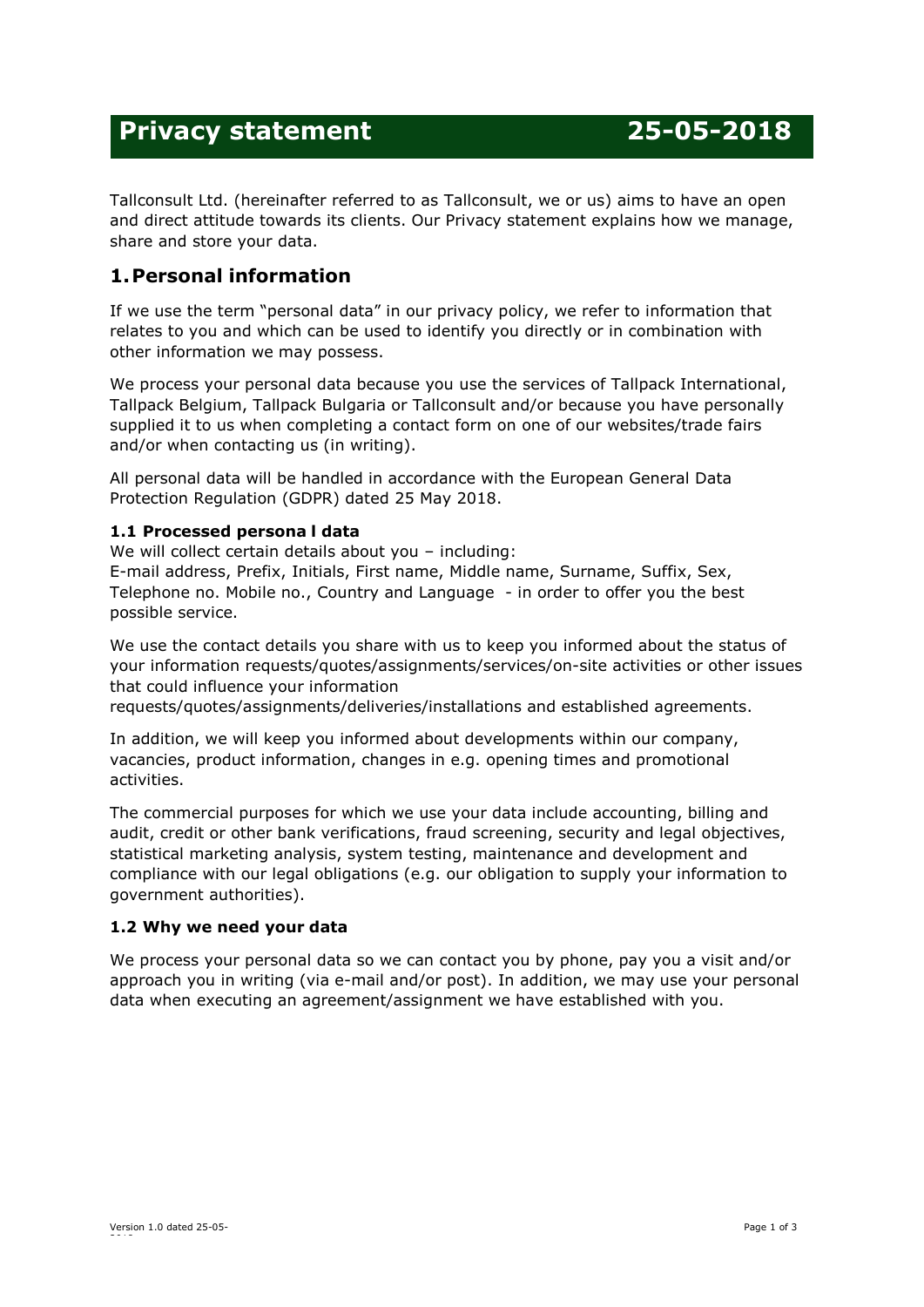## **1.3 How long we store your data**

We do not store your personal data longer than strictly necessary to realize the objectives for which the data was collected.

Storage periods:

- Deletion/anonymisation within 4 weeks of right to deletion
- Deletion/anonymisation after 2 years if an agreement has not been established or 2 years after the last transaction, bearing in mind the guarantee period

Compliance with these storage periods is ensured by our administrator.

#### **1.4 Sharing with others**

We will only share your personal data with third parties if this is needed to execute an agreement with you, or to comply with a legal obligation. Your personal details may be shared with other companies within our group.

## **1.5 Accessing, modifying or removing data**

Your data is collected, processed, shared and stored in a secure manner. You have complete access to your personal data and can make corrections if necessary. You can send requests for access, correction, removal or objection to office@tallconsult.eu.

We will respond to your request within four weeks.

#### **1.6 Who is responsible for your data**

Our privacy policy applies to the personal data collected and used by Tallconsult.

If this privacy policy contains references to "Tallconsult", such as "we", "our" or "us", they refer to Tallconsult Ltd. (a company that is registered in Bulgaria under registration number 202787360 and has its registered headquarters in Stara Zagora 6003, Bul. Knyaz Alexander Batenberg 51 floor 1. We monitor how your personal data is collected, and the purposes for which your personal data is used, in accordance with applicable European legislation concerning the protection of privacy.

#### **1.7 Security**

We use reliable data networks and our websites have been secured using SSL certificates, firewalls and password security commonly used within the sector. We are serious about protecting your data and take appropriate measures to prevent abuse, loss, unauthorized access, unwanted publication and improper modification.

If we reveal your personal data to a third party, we require this third party to possess the technical and organizational measures needed to protect your personal data. However, in some cases, the law requires us to pass on your personal data to third parties - like government authorities - where we have limited control over how this data is protected by the concerned third party.